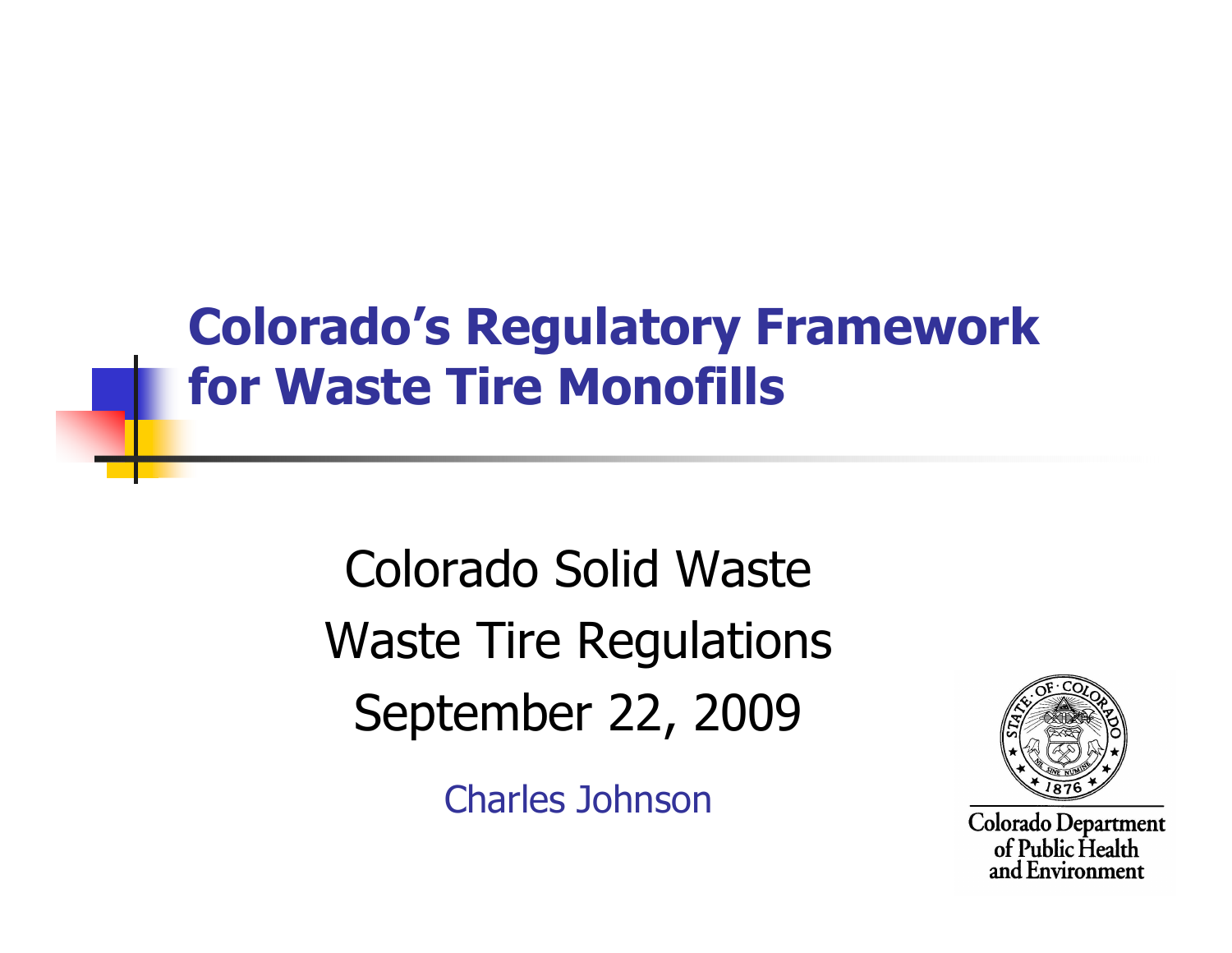#### Colorado's Tire Monofill Universe

#### **Service Service 3 permitted tire monofills in Colorado**

**Colorado Monofill Storage** 

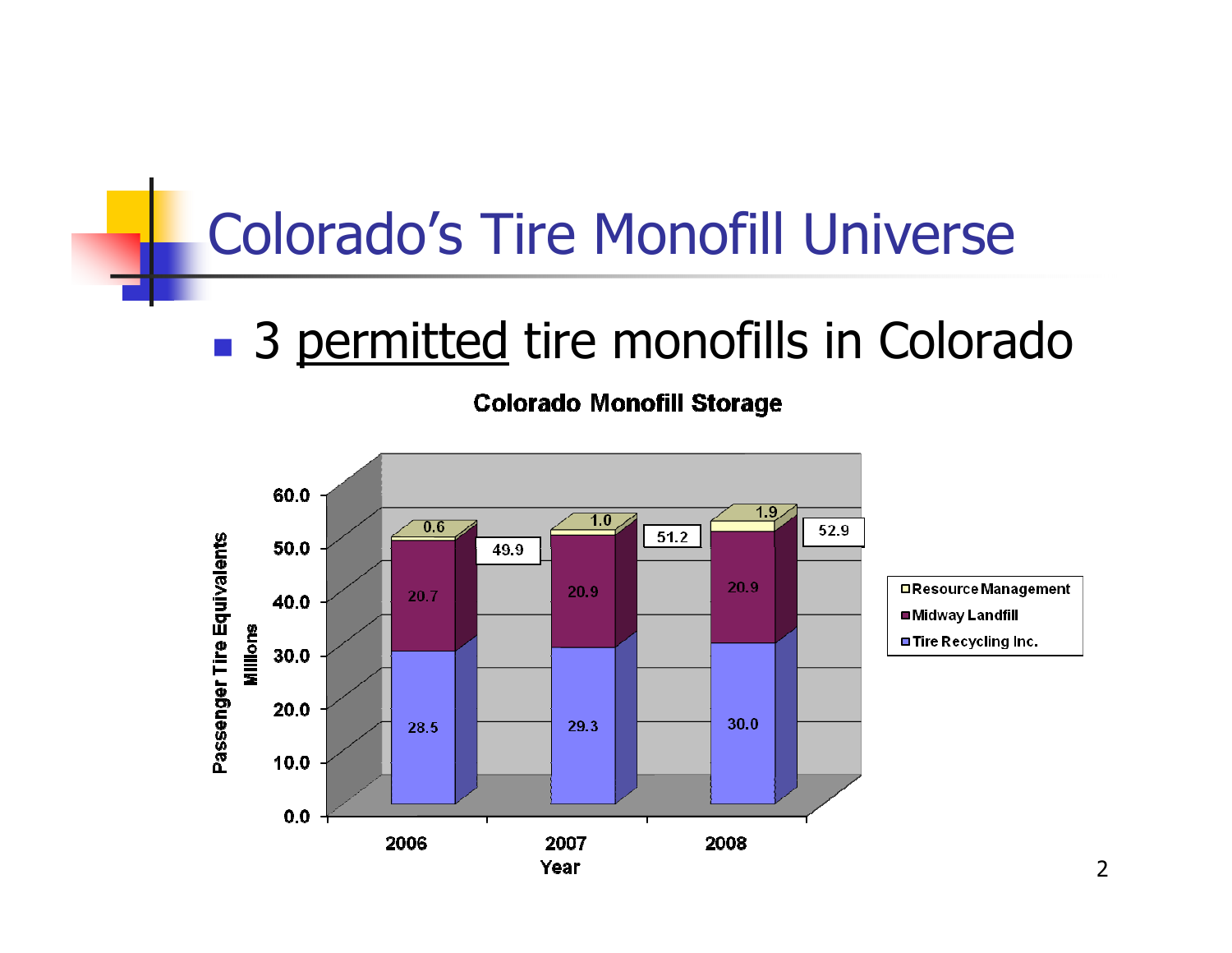#### What is a "permitted" facility

- **Paramitted"** facility = a facility with a Certificate of Designation ( $CD$ ) issued by the county
	- $\blacksquare$  CD  $\blacksquare$  CD = County issues & owns
	- П **CD** applications reviewed by both County and CDPHE
	- CDPHE review = technical reviewП
		- FIUDUSEU UESIUII, UDEI 4UUIIS, ELL. -Proposed design, operations, etc. – Protective of human health and environment???
	- П **Example 20 Tellish County review** = land-use review
	- CDPHE Savs OK: COUNtV Can St CDPHE says OK: County can still say No
	- П CDPHE says No: County must say No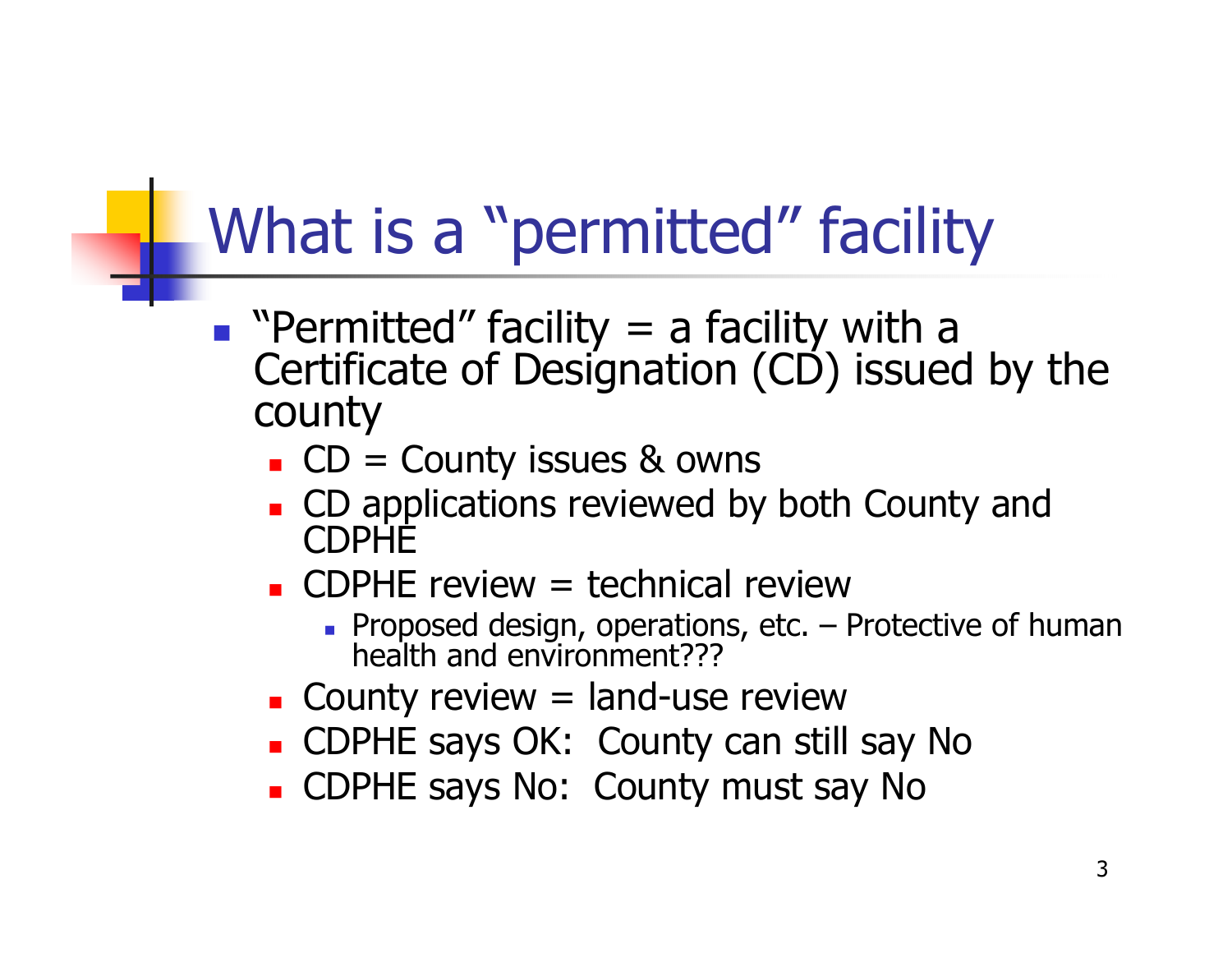- P. **Approved Design and Operations Plan** 
	- $\blacksquare$  Processing, storage, and disposal metho **Processing, storage, and disposal methods**
	- П **Disposal cell design and performance spec's**
	- m. **Equipment**
	- П **Example 12 Inventory tracking methods**
	- П **Example 2 Closure plan**
	- Run-on/run-off control: wate Run-on/run-off control; water quality protection
- **Approved fire control plan** 
	- П CDPHE
	- **Local Local fire protection agency**
	- П Methods such as dirt berms available for covering cells, foam and/or water have been approved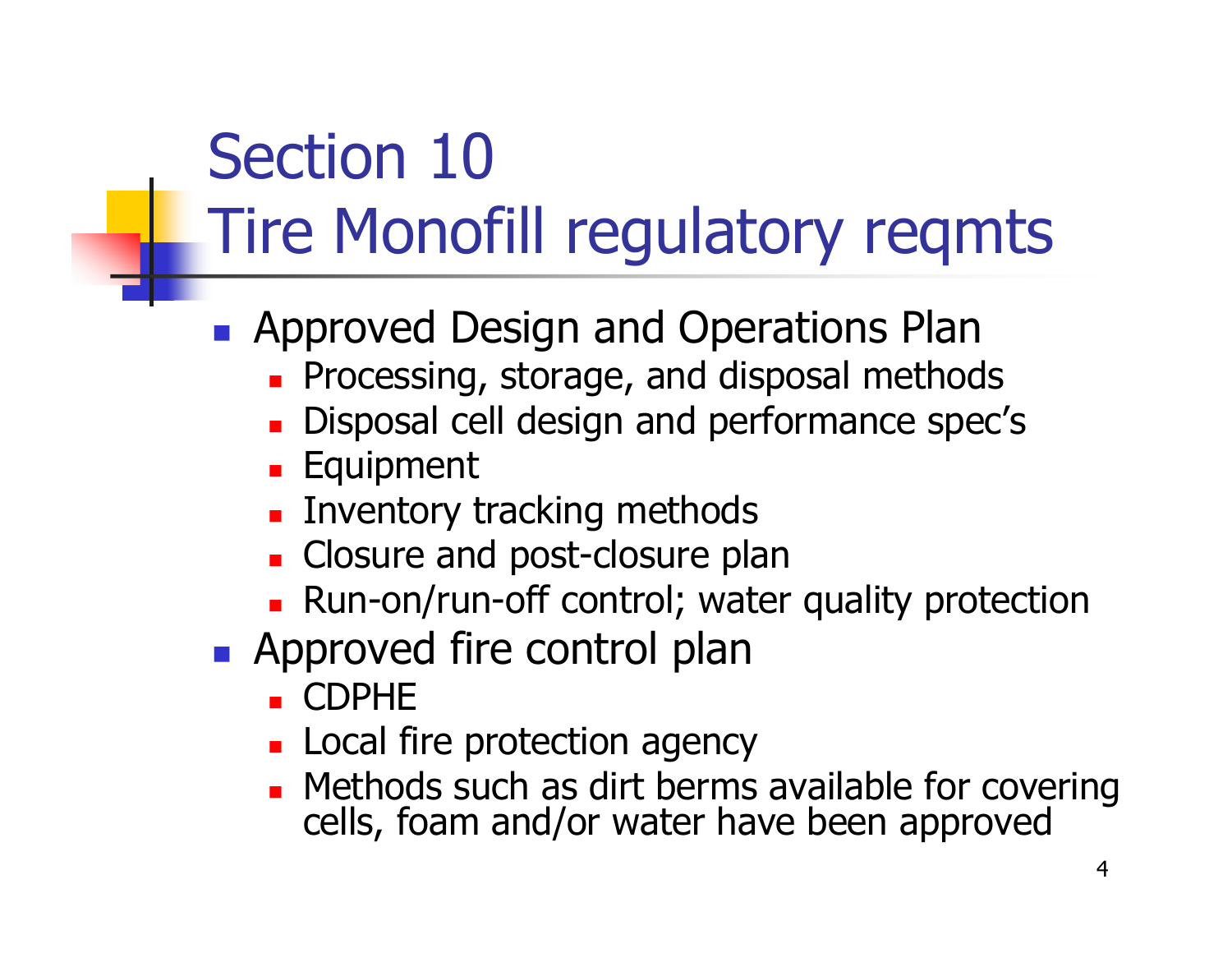- P. **Access roads appropriate for fire fighting**
- **Trash collection/vegetation control**
- **Adequate fencing and security**
- **Adequate signage**
- **Approved vector Approved vector control plan**
- On-site attendant required o On-site attendant required during operating<br>hours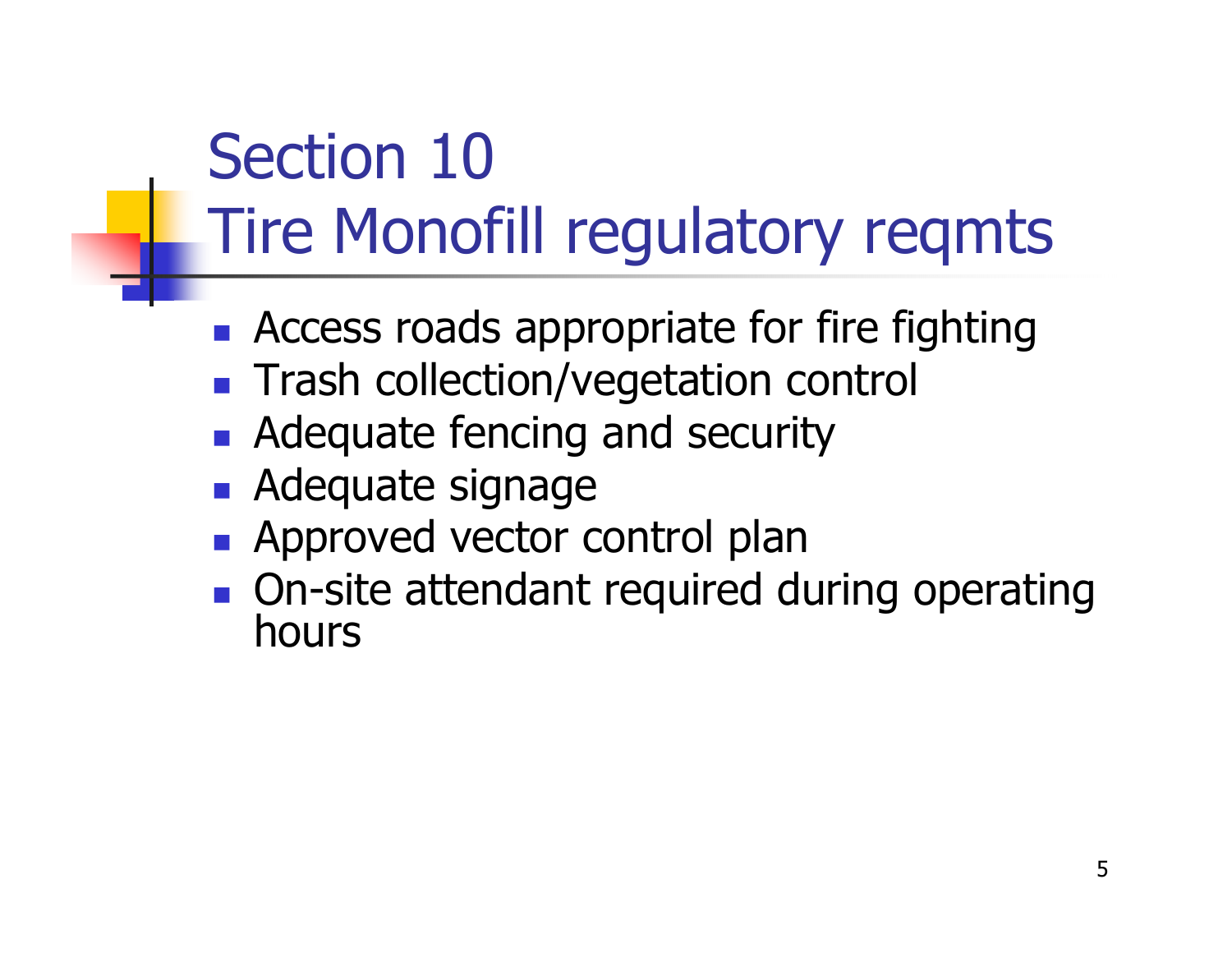- **Tire storage on flat ground** 
	- П **Less than 50 feet wide**
	- П **Less than 15 feet high**
	- П **At least 40 feet between tire piles**
	- П **At least 50 feet between tire piles and property** boundary
- **Tire storage in in-ground cells** 
	- П **Reqmts set by Design and Operations Plan**
- **Tire covering not required**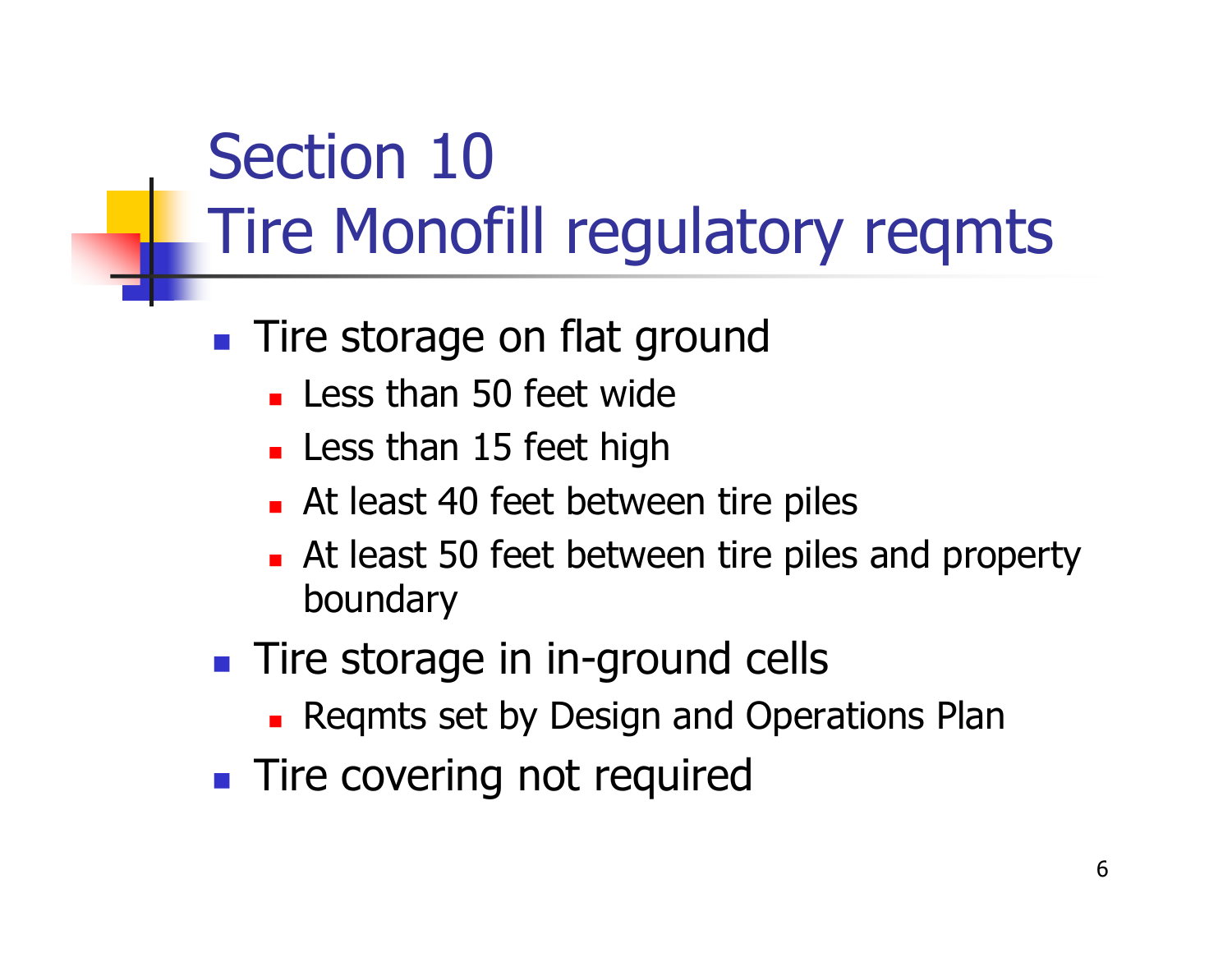- **Financial Assurance** 
	- П **Adequate for closure and post-closure should** owner default
- M **Annual report by May 1 of each year for** previous calendar year
	- П  $\blacksquare$  # of tires received at facility
	- П  $\blacksquare$  # of tires processed
	- $\blacksquare$  # of tires disposed  $\blacksquare$  # of tires disposed on-site
	- $\Box$  # of tires shipped off-site  $\blacksquare$  # of tires shipped off-site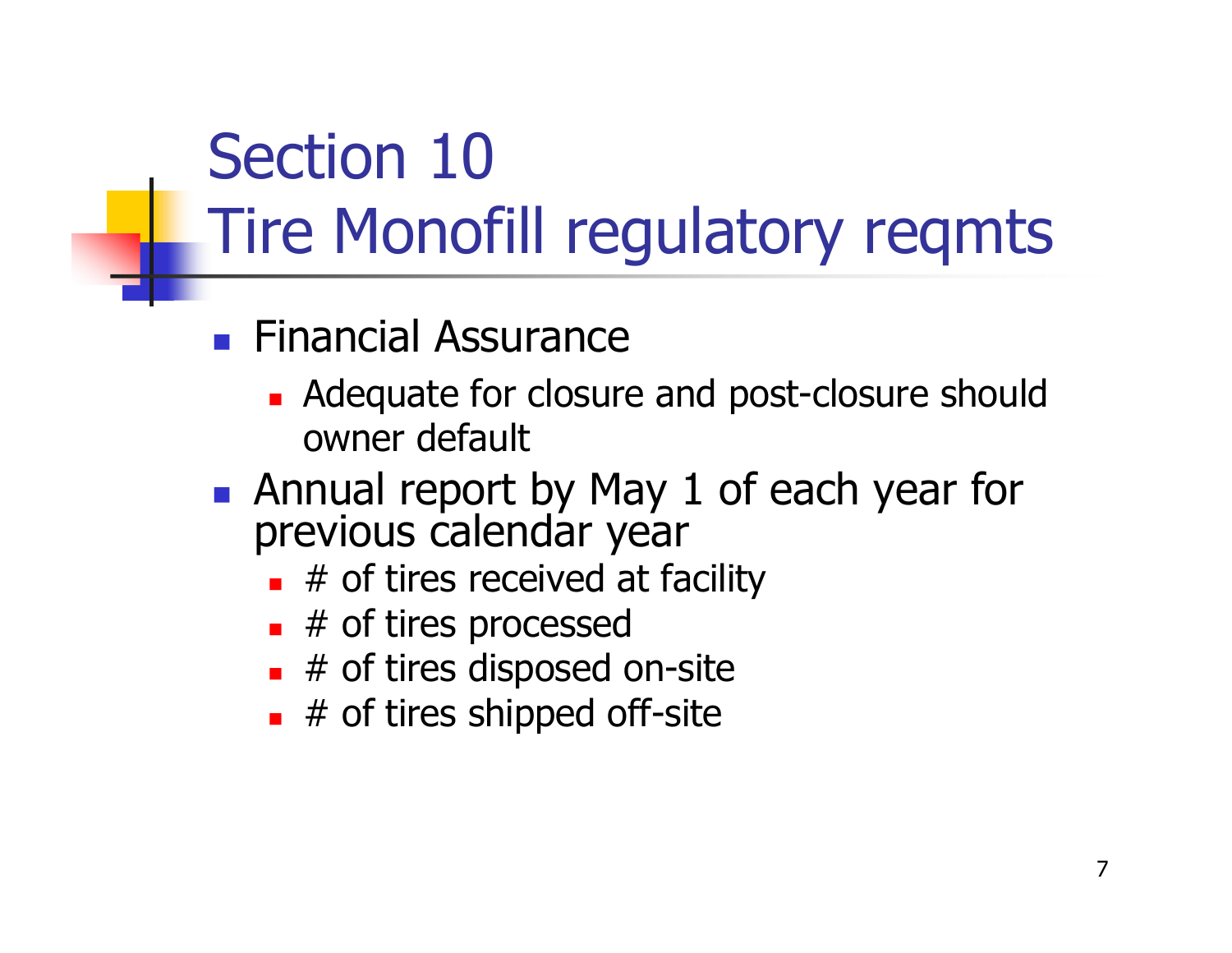## Section 15WMV Tire Hauler Definitions

- P. **1) Passenger Tire Equivalents**
- 2) Tire
- 3) Waste Tire
- P. **4)** Waste Motor Vehicle Tire means a tire used for a motor vehicle, as such term is defined in section 42-1-102 (58), C.R.S.
- M ■ 5) Transportation
- 6) Waste Hauler
- 7) Waste Motor Vehicle Tire Hauler
- M ■ 8) Waste Motor Vehicle Tire Monofill
- 89) Waste Motor Vehicle Tire Storage Site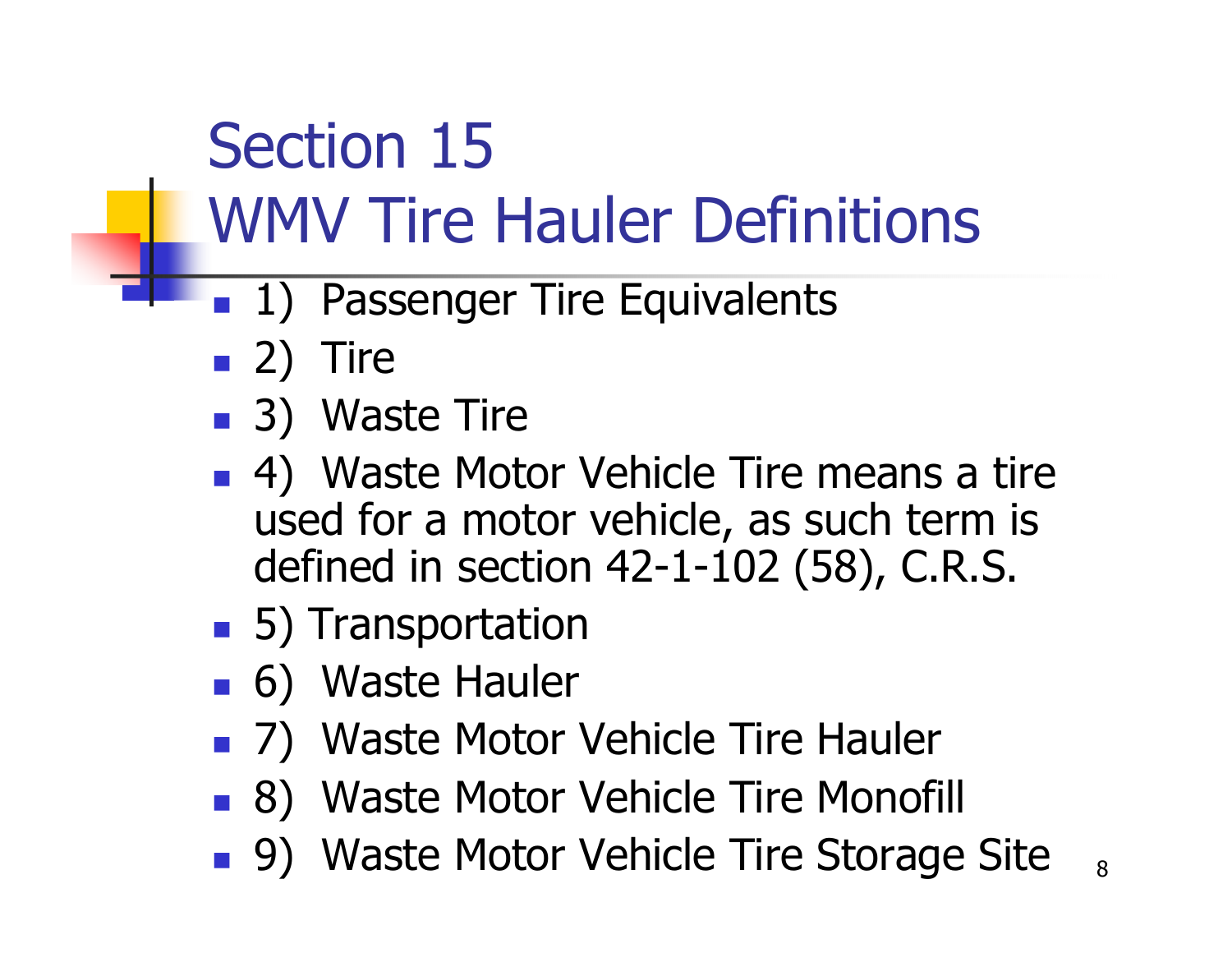Section 15Exemptions

- **Service Service Exercise Conventional Solid Waste Haulers** 
	- **Primarily Transport Municipal Solid Waste**
- **Service Service Interstate WMV Tire Transporters**
- **Service Service The Transporters of Recycled Tire Products** 
	- Sale
	- $\overline{\phantom{a}}$ **Distribution**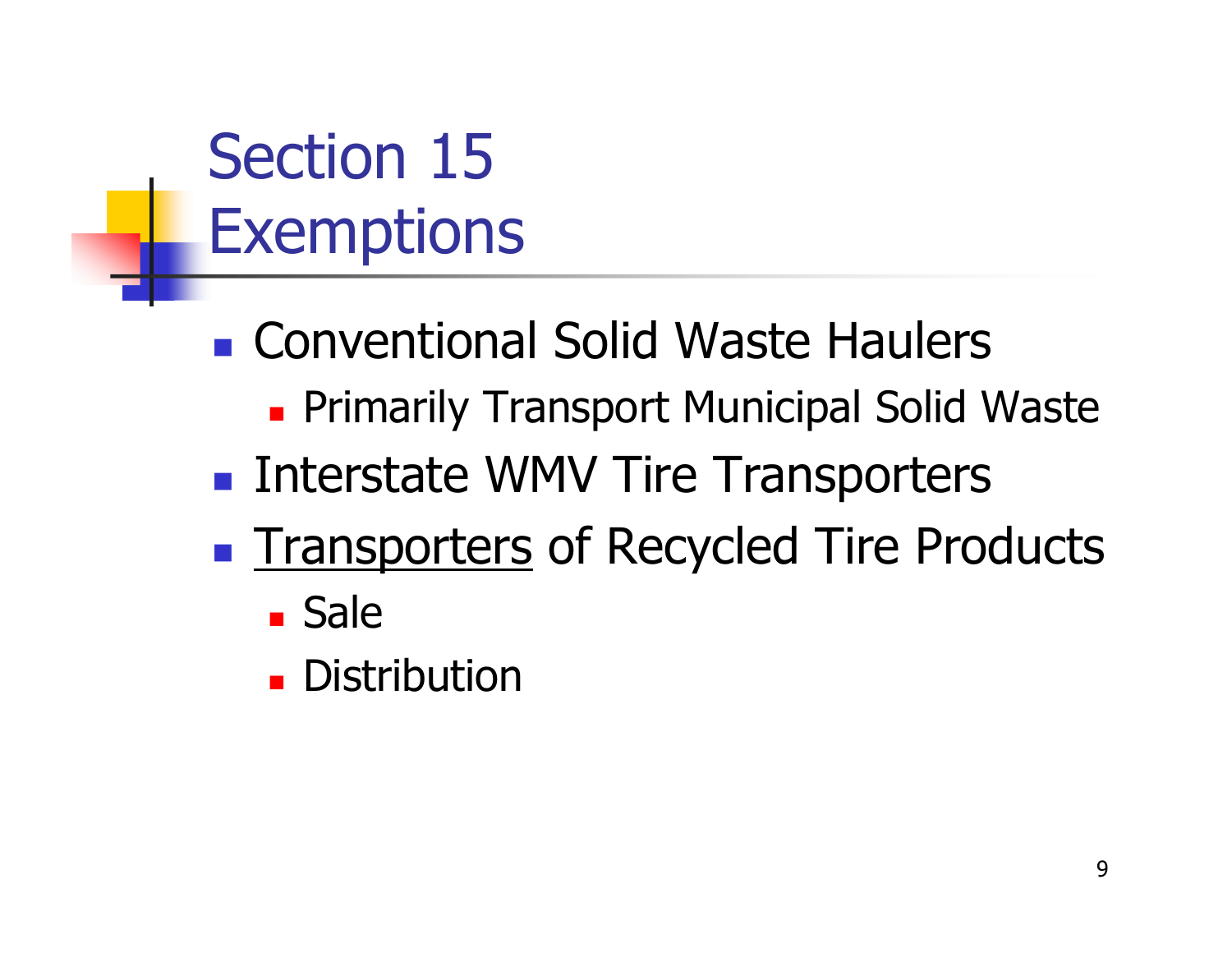Section 15: AllowableStorage & Disposal Locations

- **Service Service Permitted WMV Tire Storage Site**
- **Service Service Permitted Monofill**
- **Service Service Permitted Landfill – Due Diligence**<br>Repetisiel Lleer
- **Service Service Beneficial User**
- **Service Service Recycling Facility**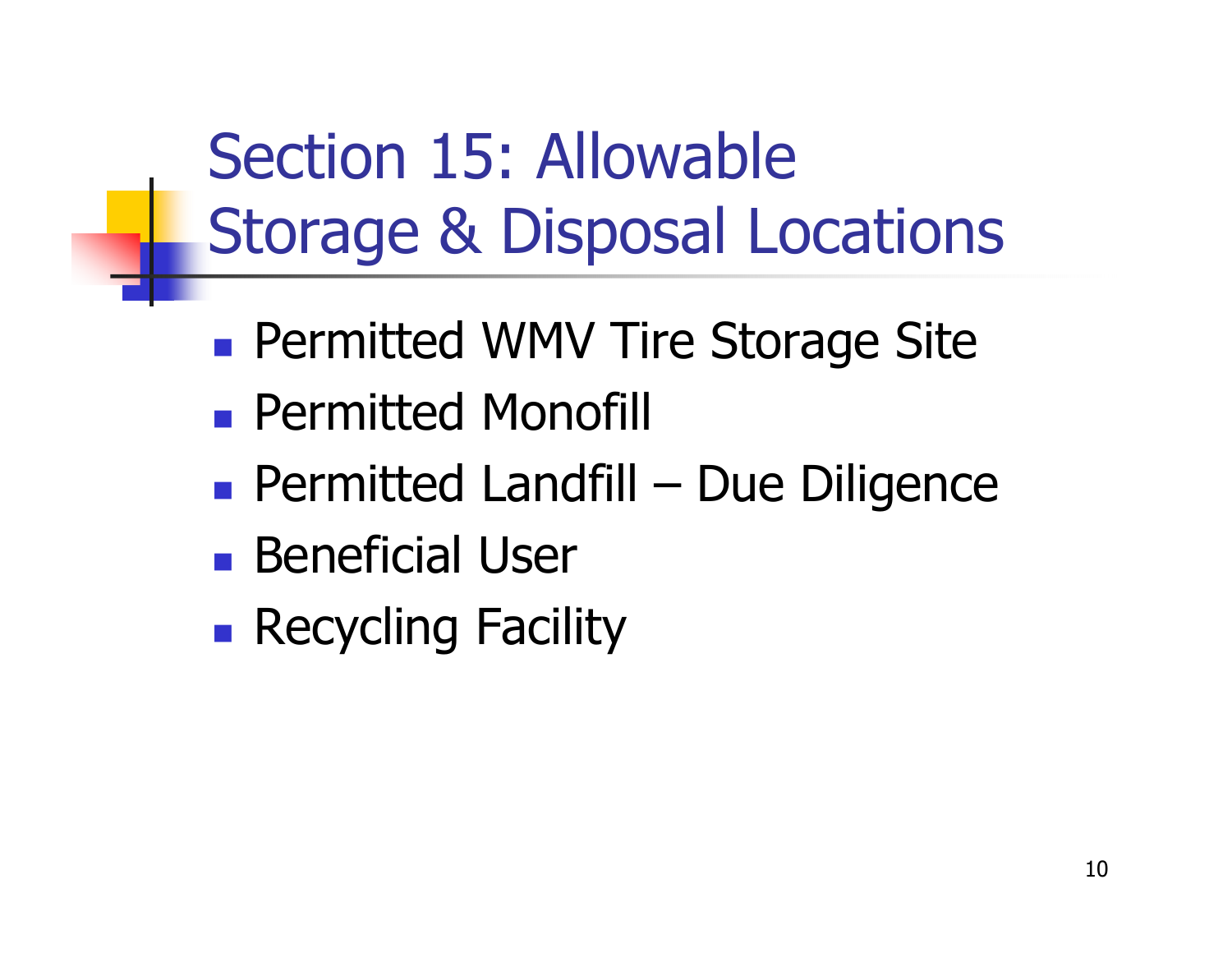Section 15: WMV Hauler Operating Requirements

- **Service Service Retain Copies of CR** 
	- **Business Addresses**
	- **Each Hauling Vehicle**
- **Service Service Acquire & Maintain Surety Bond**
- **Service Service Non-UNIFORM Manifest**
- **Service Service** Annual Report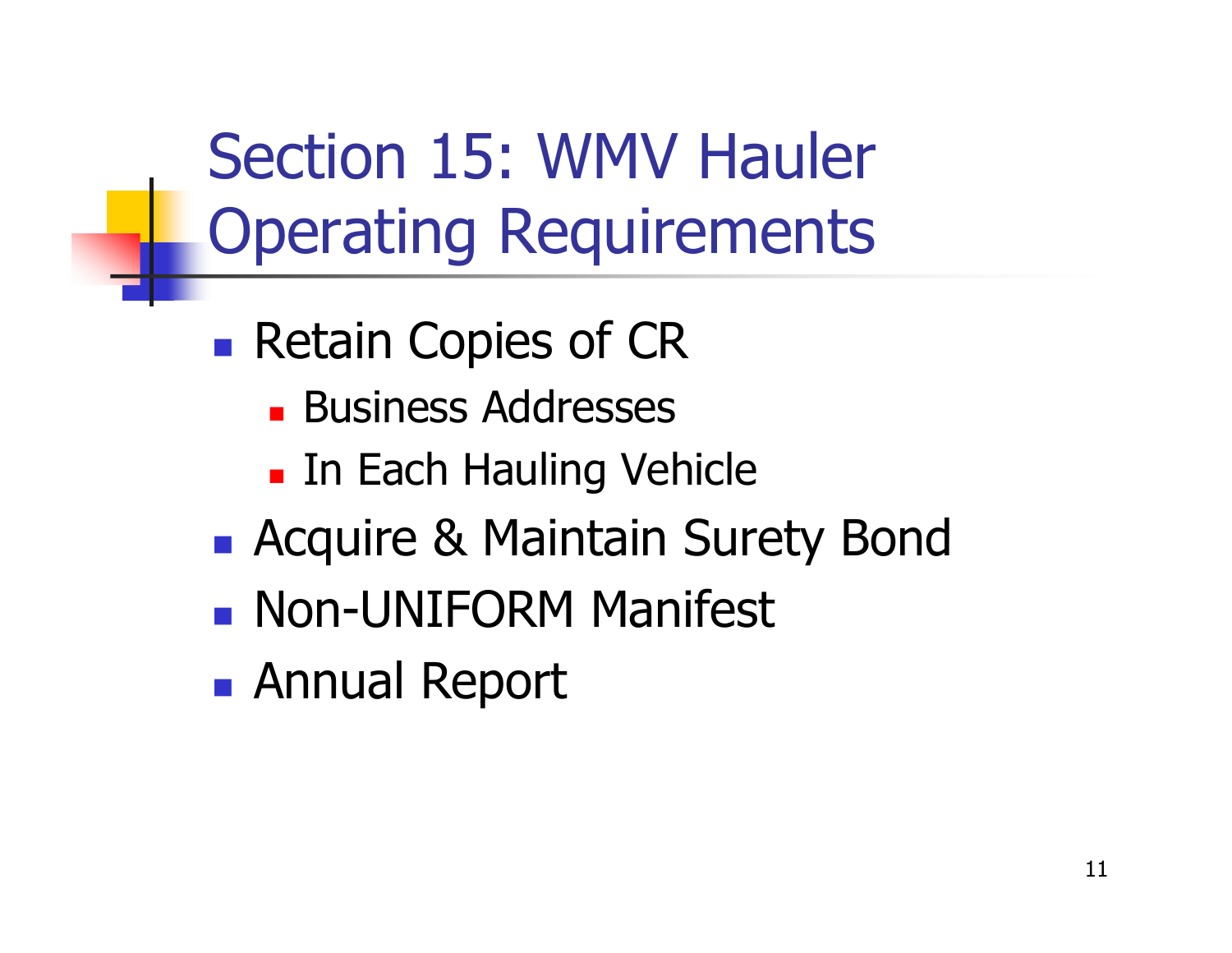## NON-UNIFORM Manifest

#### Not a Standardized Form

- П Any form
- **Reading Must Accompany Each Load**
- **Retained for Three Years**
- M Within 30 Days of Possession Provide to :
	- П **Generator**
	- m. **Destination Facility**
- P. ■ Copies to CDPHE Upon Request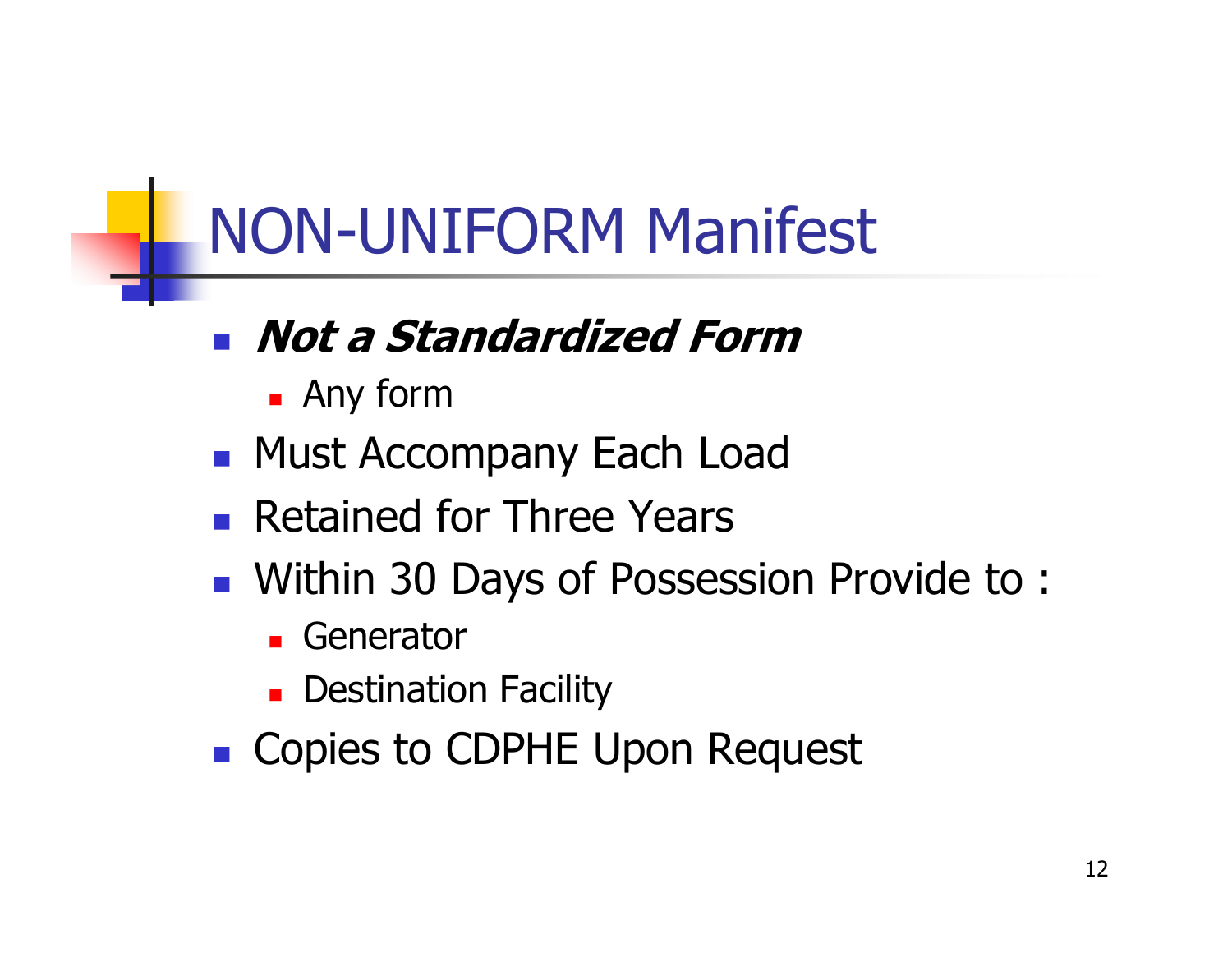# NON-UNIFORM Manifest

- **Service Service Name of Generator**
- **Service Service Quantity of Tires Per Load**
- **Service Service** ■ Name & CR # of WMV Hauler
- **Service Service** ■ Date of Transport
- **Service Service Destination**
- **Service Service Signatures**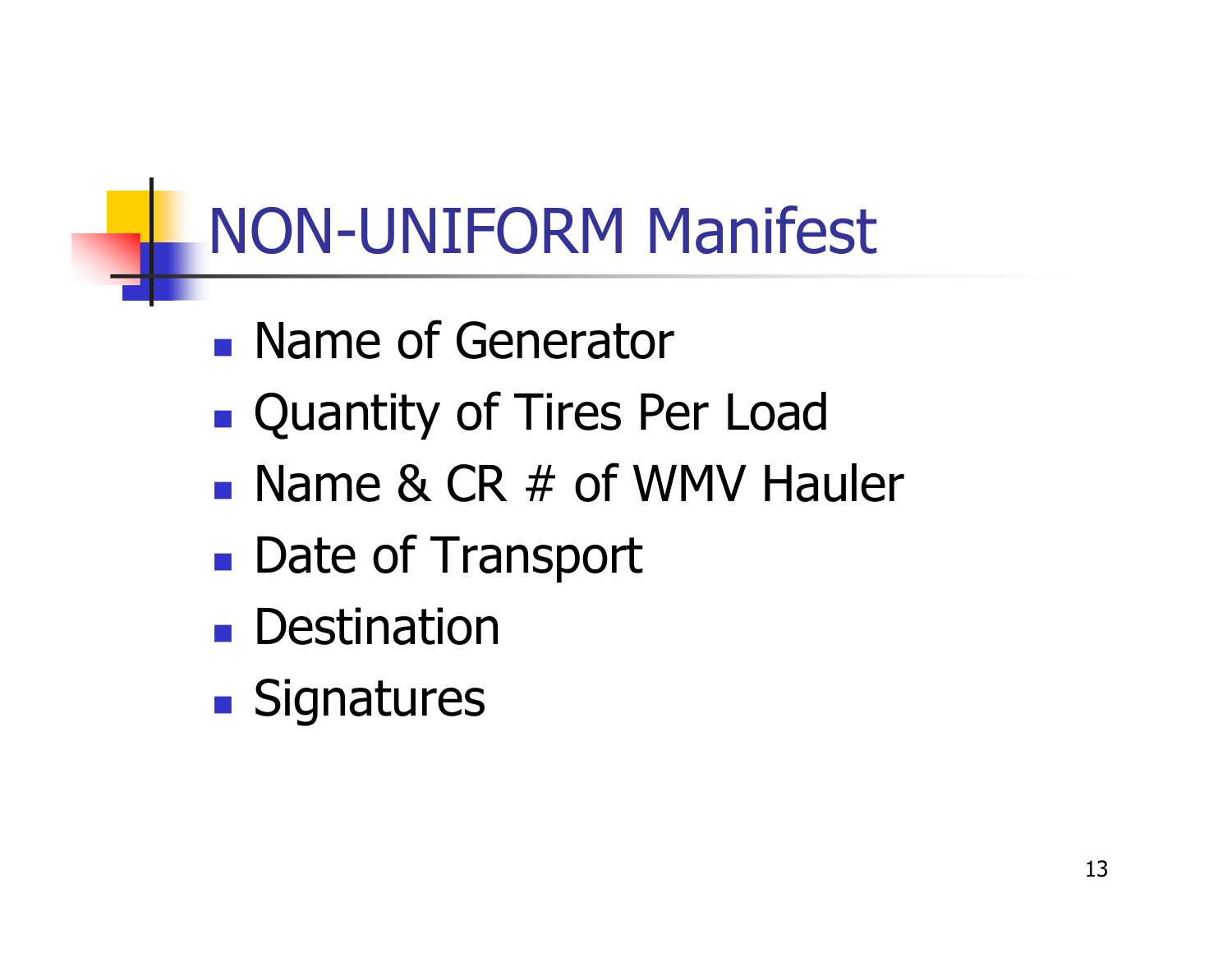## Annual Reporting Requirements

- **Service Service** ■ Statement From Surety:
	- **Bond Paid**
	- Bond Current
- **Service Service Quantity of Tires Collected**
- **Service Service Final Disposition of All Tires**
- **Service Service • Changes in CR Information**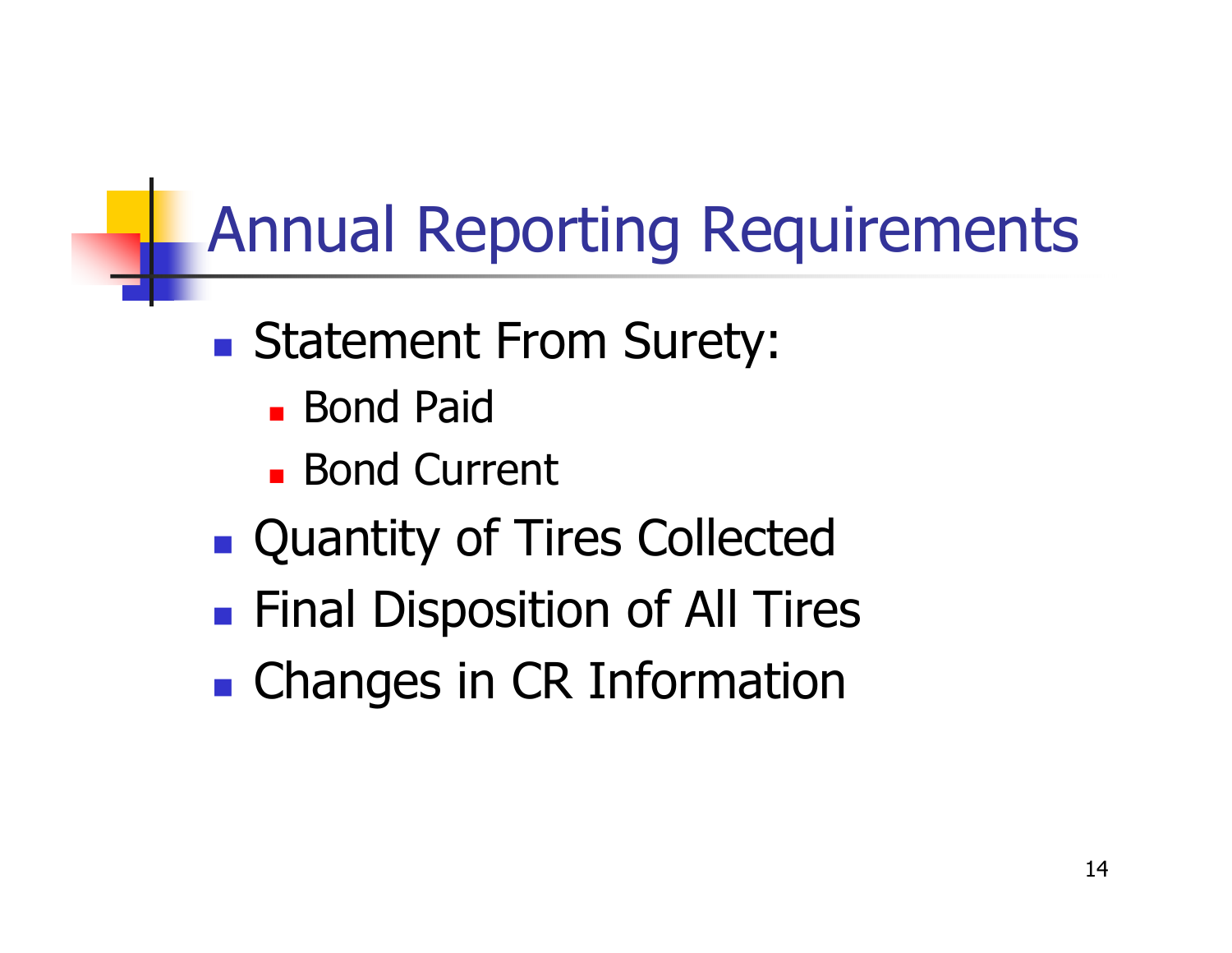# Regulatory Issues

- **Service Service Reading Manders** Mon-Uniform manifest
- **Service Service Lack of monofill tire source reporting**
- **Service Service Lack of generator reporting**
- **Service Service Lack of out-of-state hauler reporting** 
	- In-state to out of state
	- **Out of state hauling**
- **Service Service** Rural disposal – due diligence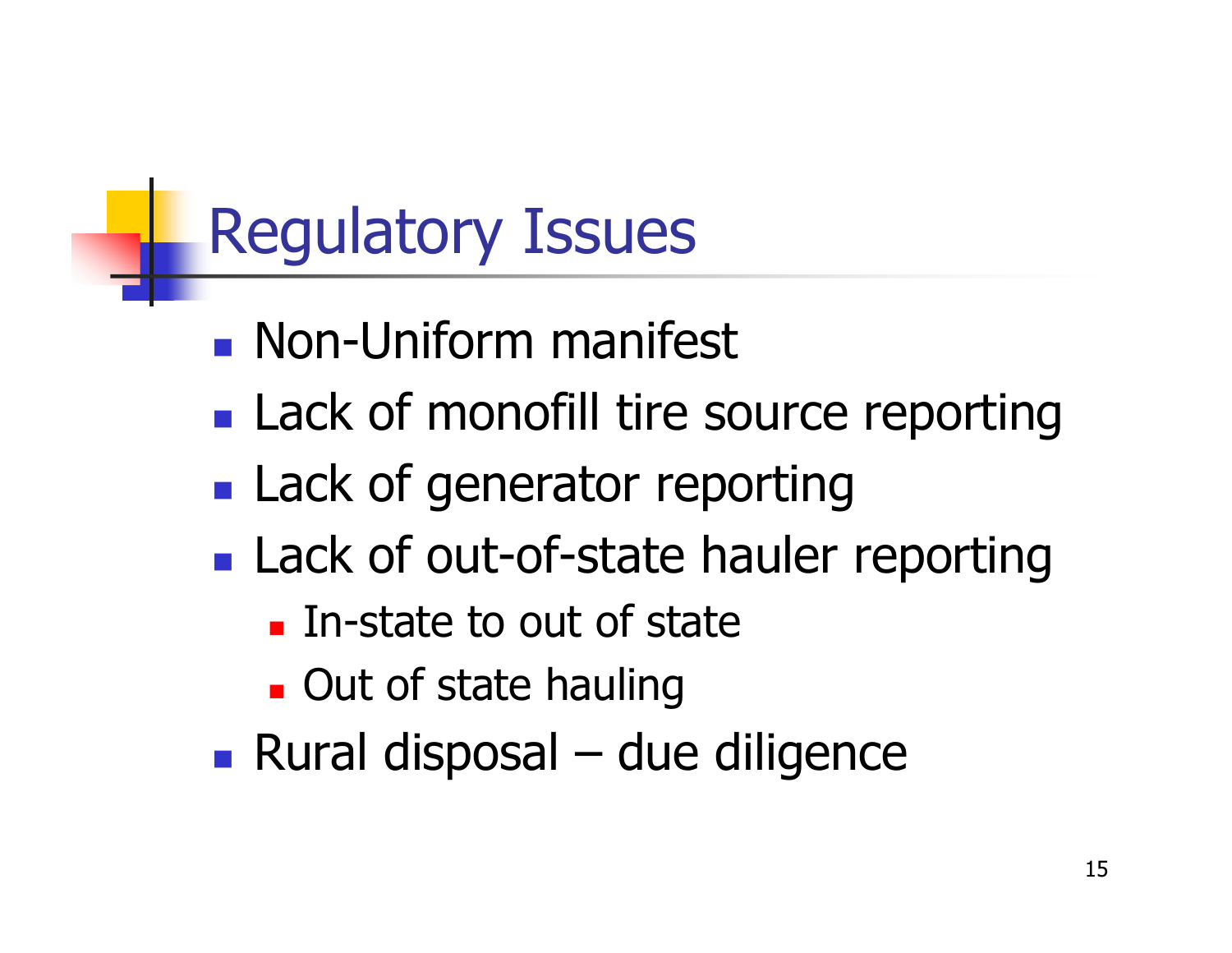#### Colorado Waste Tire Program

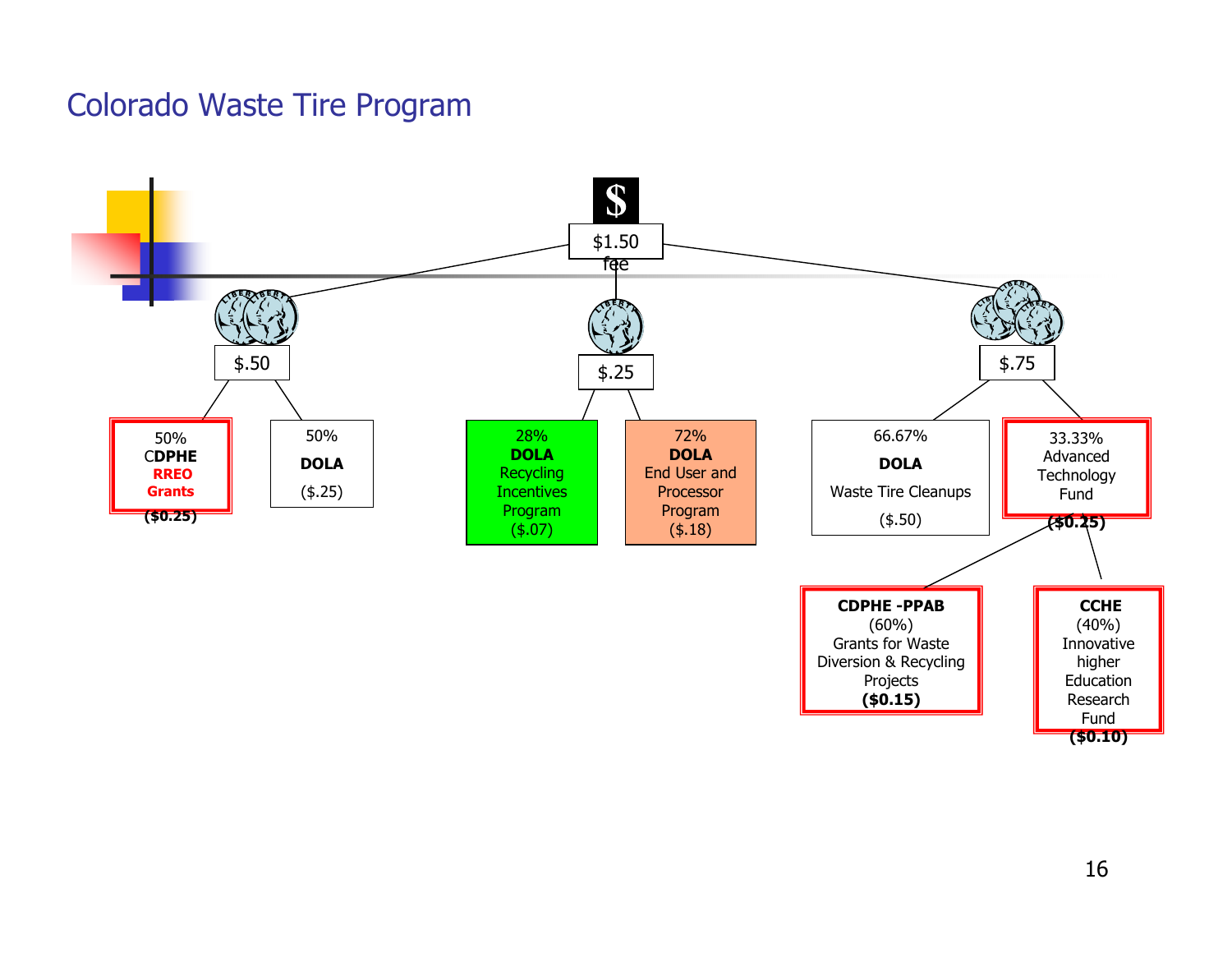#### Pertinent Facts

- **Tire fee does not fund any aspect of Tire Monofills** 
	- П **Tire monofills are independent businesses**
	- П **These facilities charge a fee for tire drop-off**
	- П **Operate as permitted facilities subject to CDPHE** inspection and enforcement
- **Portion of tire fee goes to clean-up of** abandoned tire piles
- **Other illegal tire piles subject to CDPHE** enforcement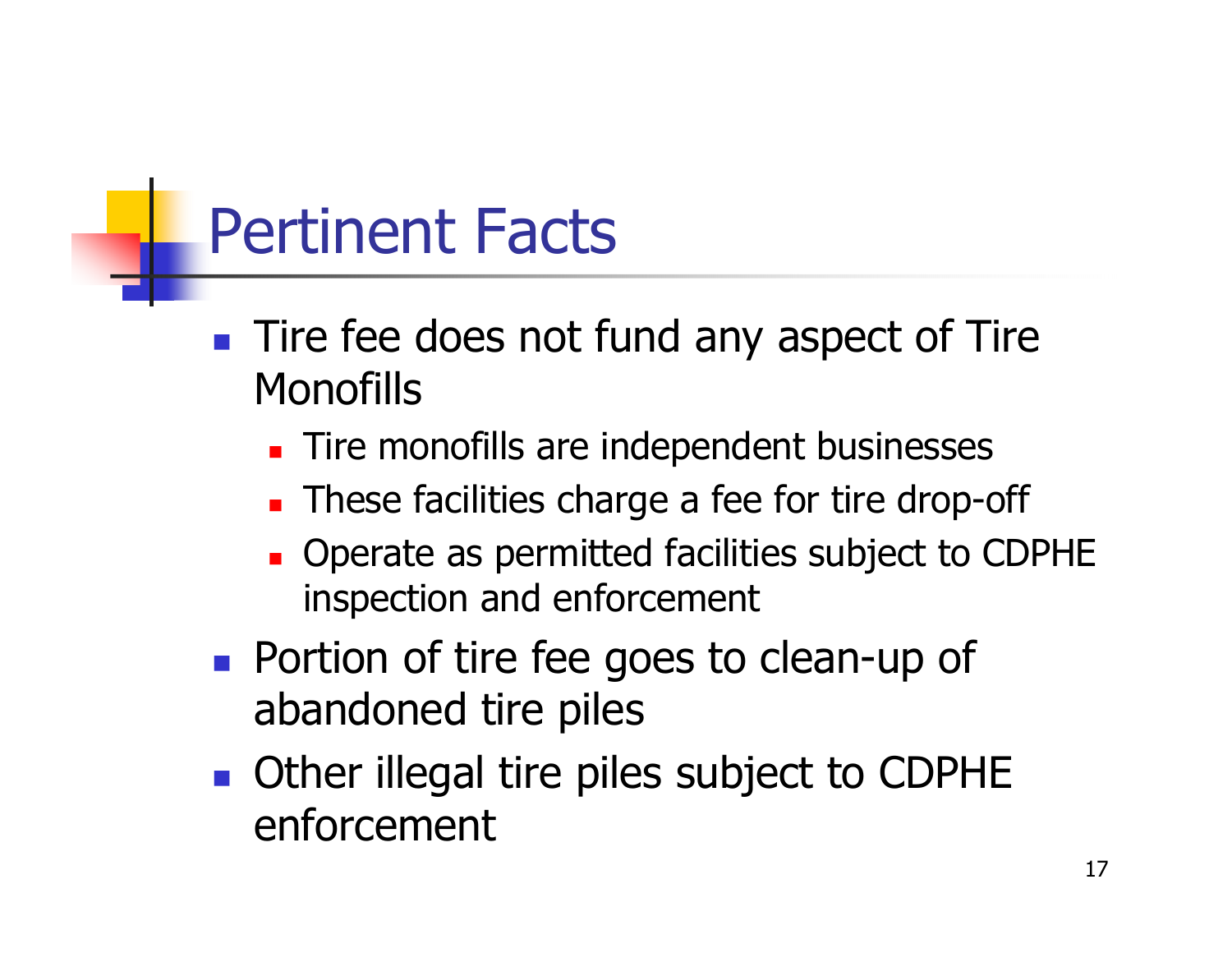#### Pertinent Facts

- F. July 1, 2009 – CDPHE Tire Report to legislature
	- ▛ ■ Calendar year 2008
		- 5,200,000 waste tires generated in Colorado
		- 450,000 more waste tires came into Colorado from out-of-state
		- 270,000 of our waste tires sent to Utah
		- Total = 5,700,000 waste tires handled
		- 79% of 5,200,000 waste tires generated in Colorado (4,100,000) were recycled, 21% placed in monofill storage
		- $\blacksquare$  4,100,000 recycled tires = 355,000 more recycled tires than in 2007
		- **Largest use = Tire Derived Fuel (TDF);**  $51\%$  **(2,100,000 wastes** tires)
		- 1,600,000 tires added to monofill storage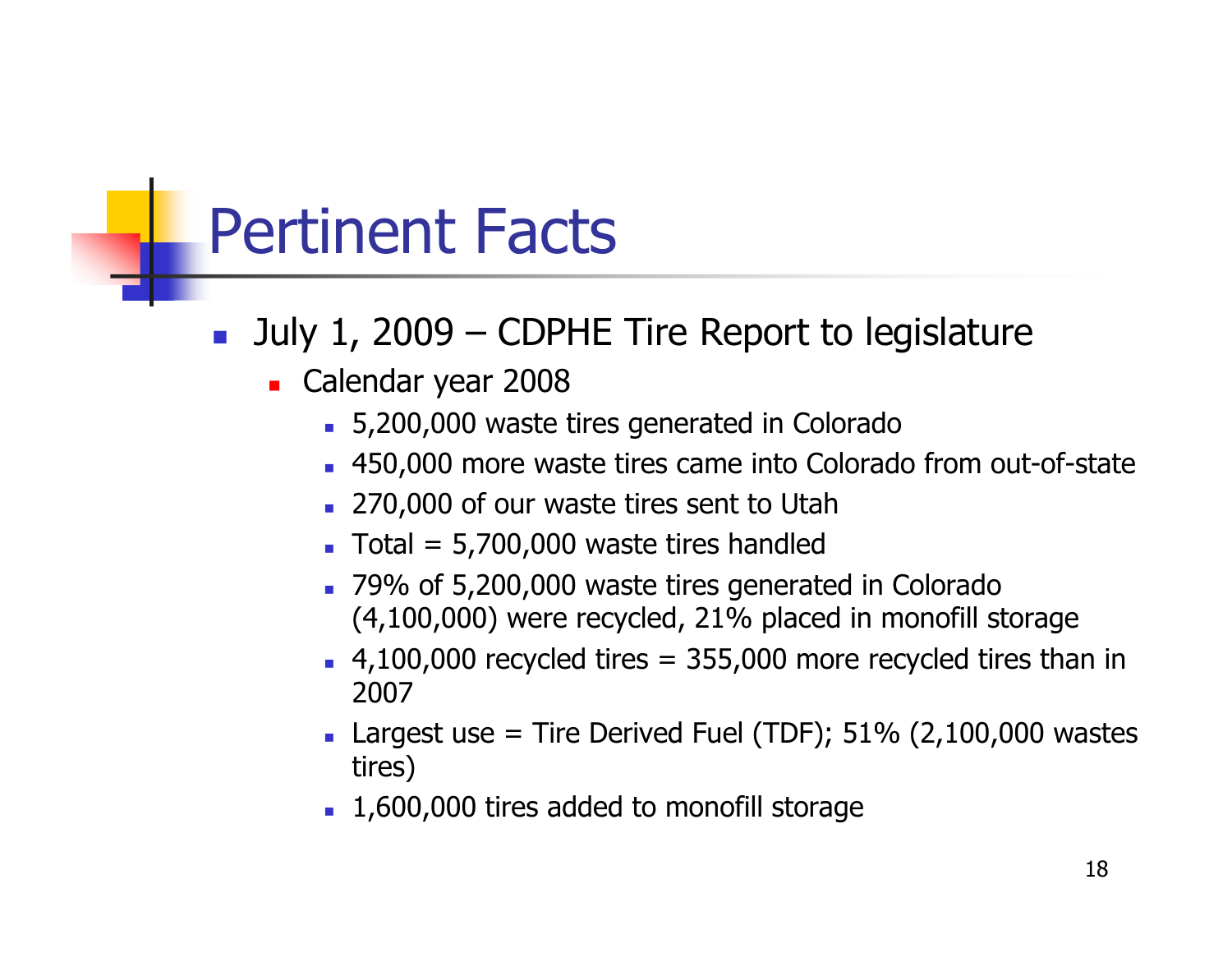#### 2008 Recycled Waste Tire End Use Markets



NUMBER OF TIRES

19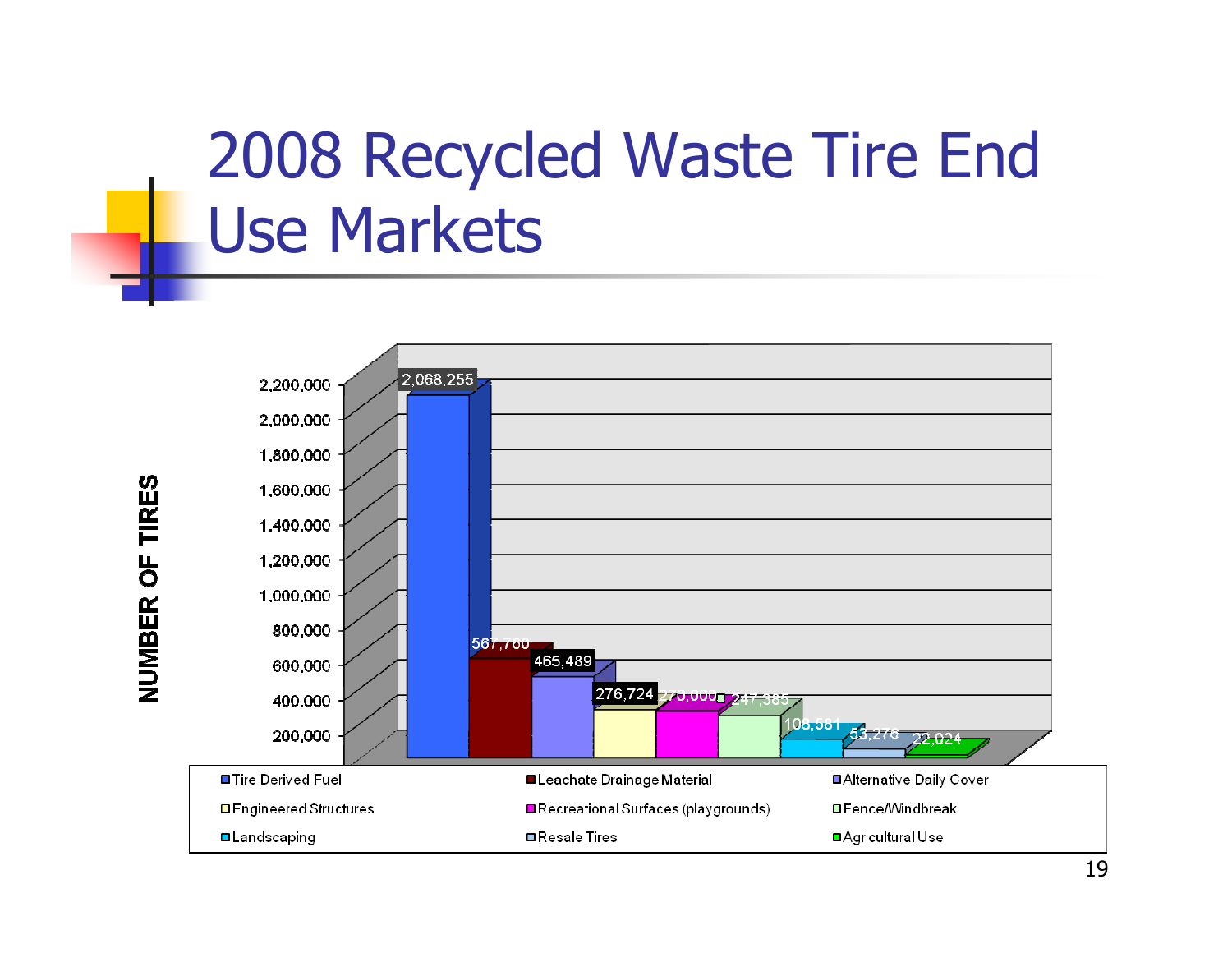# Senate Bill 09 – <sup>289</sup>

- **Service Service Tire Fee allocated to point of sale** instead of disposal
- **Service Service • Must use register tire haulers**
- **Service Service Tire must be shredded prior to disposal** in waste tire monofill
- **Service Service Annual county reporting of monofill** status
- 20**CDPHE adopt a plan to eliminate all** monofill tire landfills within 10 yrs